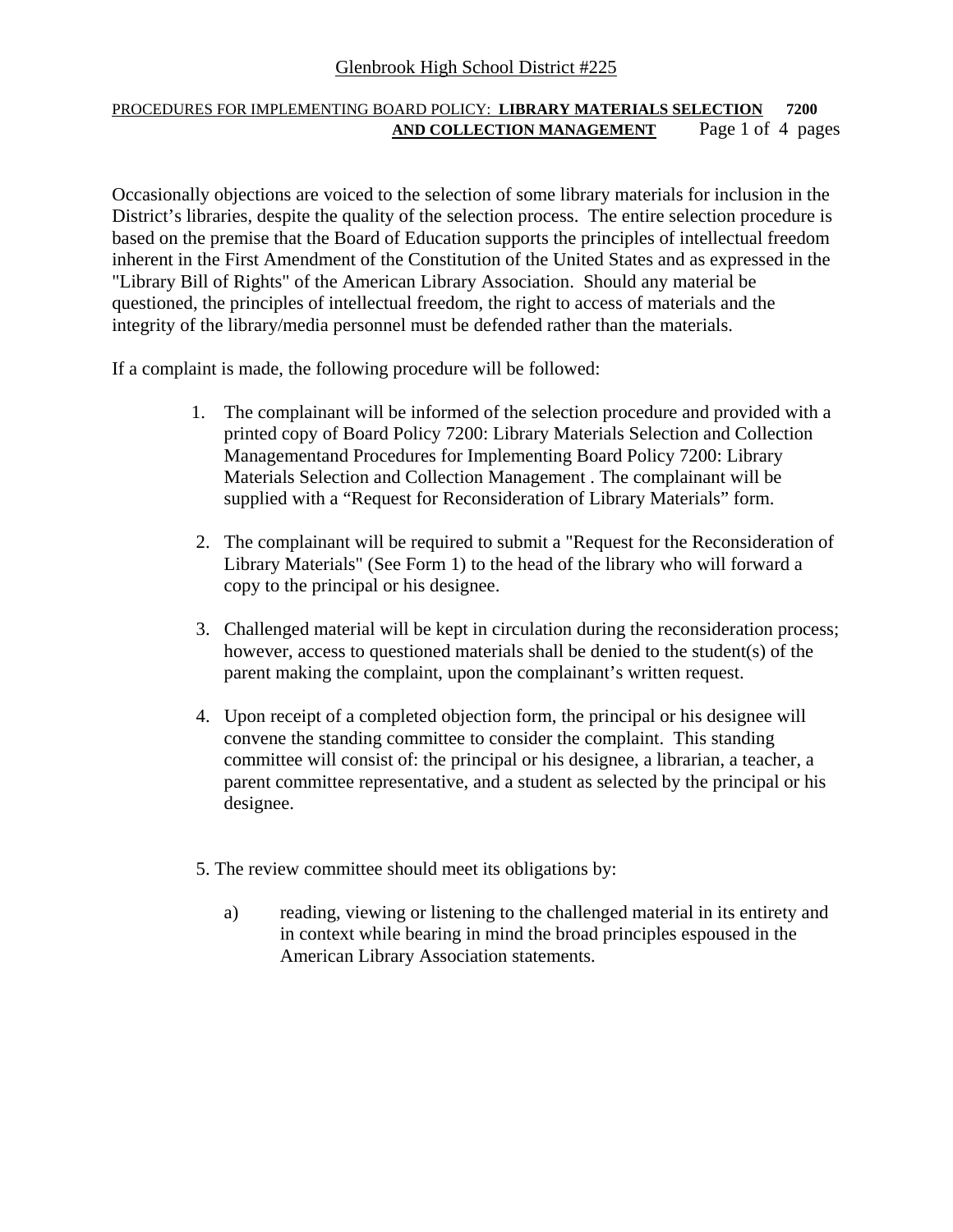### PROCEDURES FOR IMPLEMENTING BOARD POLICY: **LIBRARY MATERIALS SELECTION 7200 AND COLLECTION MANAGEMENT** Page 2 of 4 pages

- b) checking established and accepted selection tools with a view to gauging the general acceptance of the challenged material.
- c) establishing relevance of the challenged material to the curriculum and other student needs.
- d) completing and submitting to the principal and to the head of the library, a written report presenting both majority and minority opinions and a recommendation to retain or exclude the challenged material. This report will be submitted within a month of the receipt of the complaint.
- 6. The decision to retain or exclude the challenged material will be made by the principal or his designee, who will communicate the decision in writing to the complainant.
- 7. If the complainant still is not satisfied, he or she may submit an appeal to the Board of Education within ten (10) days of the receipt of the principal's decision, which will make a final decision.

A decision by the principal or by the Board to sustain a challenge will not be interpreted as a determination of irresponsibility by the professionals involved in the original selection and or use of the material.

Adapted from *Workbook for Selection Policy Writing*. 1995. American Library Association. http://www.ala.org/ala/oif/challengesupport/dealing/workbook.pdf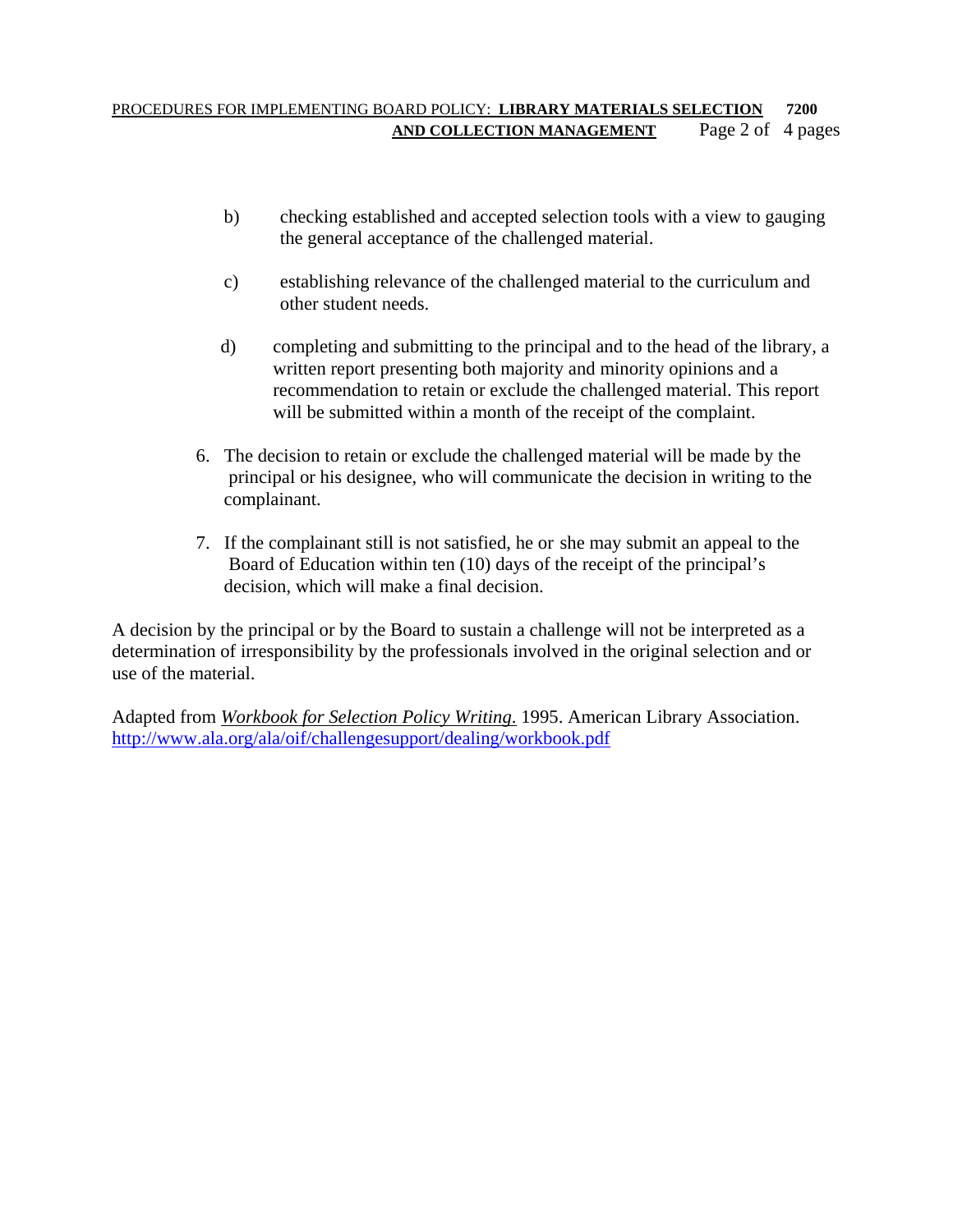#### PROCEDURES FOR IMPLEMENTING BOARD POLICY: **LIBRARY MATERIALS SELECTION 7200 AND COLLECTION MANAGEMENT** Page 3 of 4 pages

#### Form 1 Request for Reconsideration of Library Materials

The Board of Education of District 225 has delegated the responsibility for selection and evaluation of library materials to the school librarians, and has established reconsideration procedures to address concerns about those materials. Completing this form initiates those procedures. If you wish to request reconsideration of library resources, please return the form to : Head Librarian, Glenbrook North High School, 2300 Shermer Road, Northbrook, IL 60062 or to Head Librarian, Glenbrook South High School, 4000 West Lake Avenue, Glenview, IL 60026.

| Name                                                                            |          | Date  |  |
|---------------------------------------------------------------------------------|----------|-------|--|
| Address                                                                         |          |       |  |
| City                                                                            |          |       |  |
| <b>State</b>                                                                    | Zip Code | Phone |  |
| Do you represent<br>Yourself<br>(mark with an X)<br>Organization (include name) |          |       |  |
| Material on which you are commenting (mark with an X):                          |          |       |  |
| <b>Book</b><br>Magazine<br>Video<br>Electronic<br>Newspaper<br>Other            |          |       |  |
| Material on which you are commenting                                            |          |       |  |
| Title:                                                                          |          |       |  |
| Author:                                                                         |          |       |  |
| Publisher or Producer:                                                          |          |       |  |
|                                                                                 |          |       |  |
| Have you examined/read the entire resource?<br>N <sub>o</sub><br>Yes            |          |       |  |
| What brought this material to your attention?                                   |          |       |  |